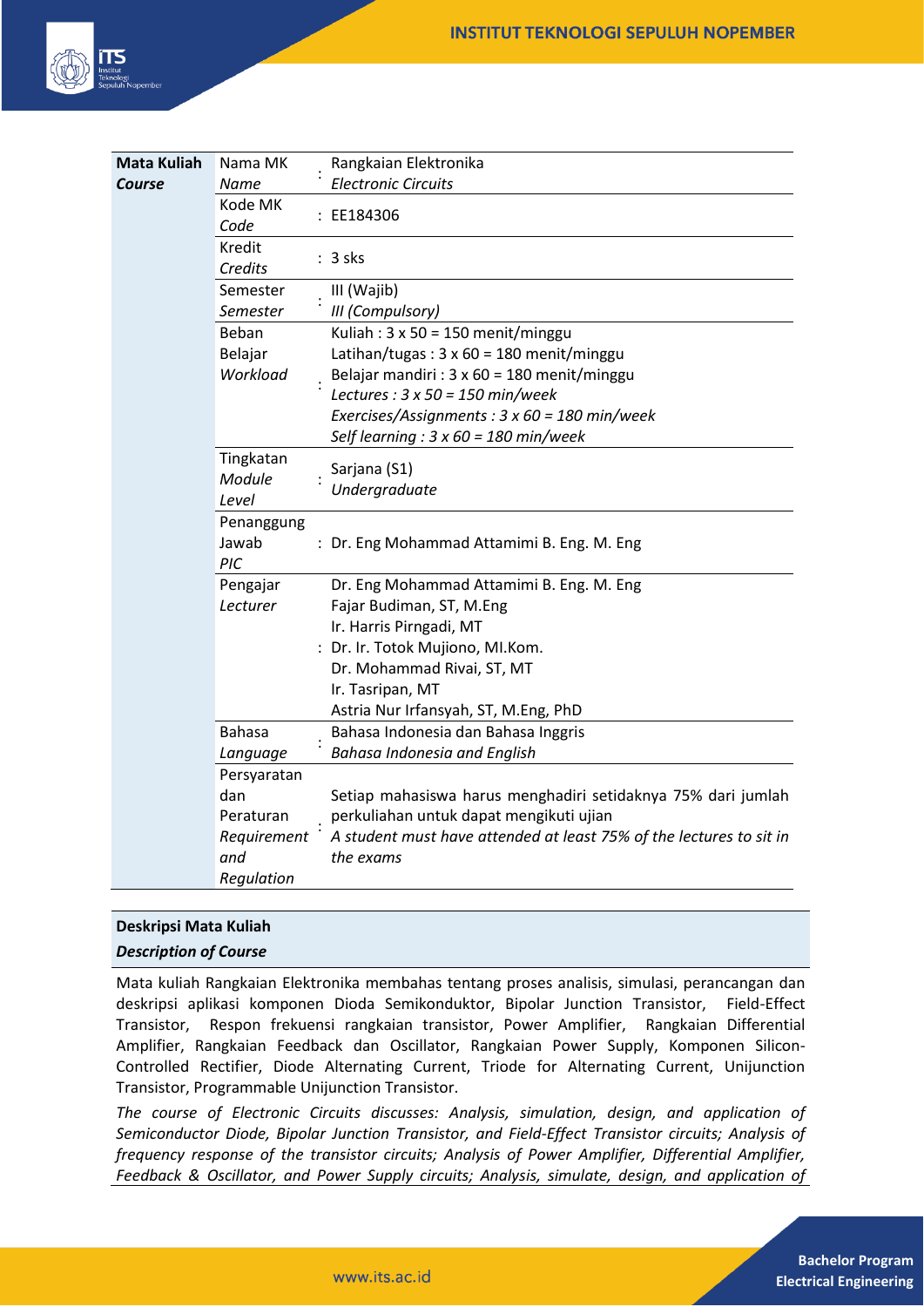

*Silicon-Controlled Rectifier, Alternating Current Diode, Triode for Alternating Current, Unijunction Transistor, and Programmable Unijunction Transistor circuits.*

#### **CPL Prodi yang Dibebankan**

#### *Learning Outcomes*

(CPL-03) Mampu mendesain komponen, sistem, dan proses yang logis dan realistis sesuai dengan spesifikasi yang ditentukan dengan mempertimbangkan aspek keselamatan, sosial, budaya, lingkungan, dan ekonomi

*(PLO-3) Capable to design logical and realistic components, systems and processes in accordance with specified specifications by considering safety, social, cultural, environmental and economic aspects* 

(CPL-05) Mampu mengidentifikasi, memformulasikan dan menyelesaikan permasalahan dibidang teknik elektro

*(PLO-5)Capable to identify, formulate and solve problems in the field of electrical engineering* 

(CPL-09) Mampu belajar mandiri untuk menumbuhkan kemampuan belajar sepanjang hayat

*(PLO-9) Capable to learn independently to foster lifelong learning abilities* 

## **Capaian Pembelajaran Mata Kuliah** *Course Learning Outcomes*

(CPMK-01) Menguasai konsep dan prinsip komponen elektronika untuk menunjang keperluan proses analisis, simulasi, perancangan dan deskripsi aplikasi rangkaian elektronika. *(CLO-01) Mastering the concepts and principles of electronic components for analysis, simulation, design, and application of electronic circuits.*

(CPMK-02) Mampu mendeskripsikan proses analisis, simulasi, perancangan dan aplikasi rangkaian elektronika.

*(CLO-02) Able to describe the analysis, simulation, design, and application of electronic circuits.*

(CPMK-03) Mampu menerapkan proses analisis, simulasi, perancangan dan deskripsi aplikasi rangkaian elektronika.

*(CLO-03) Able to apply the analysis, simulation, design, and application of electronic circuits.*

(CPMK-04) Menunjukkan sikap bertanggungjawab yang berkenaan dengan proses analisis, simulasi, perancangan dan deskripsi aplikasi rangkaian elektronika secara mandiri.

*(CLO-04) Demonstrating attitude of responsibility regarding the analysis, simulation, design, and application of electronic circuits independently.*

#### **Topik/Pokok Bahasan**

#### *Main Subjects*

- 1. Dioda Semikonduktor *Semiconductor Diode*
- 2. Bipolar Junction Transistor *Bipolar Junction Transistor*
- 3. Field-Effect Transistor *Field-Effect Transistor*
- 4. Respon Frekuensi Rangkaian Transistor